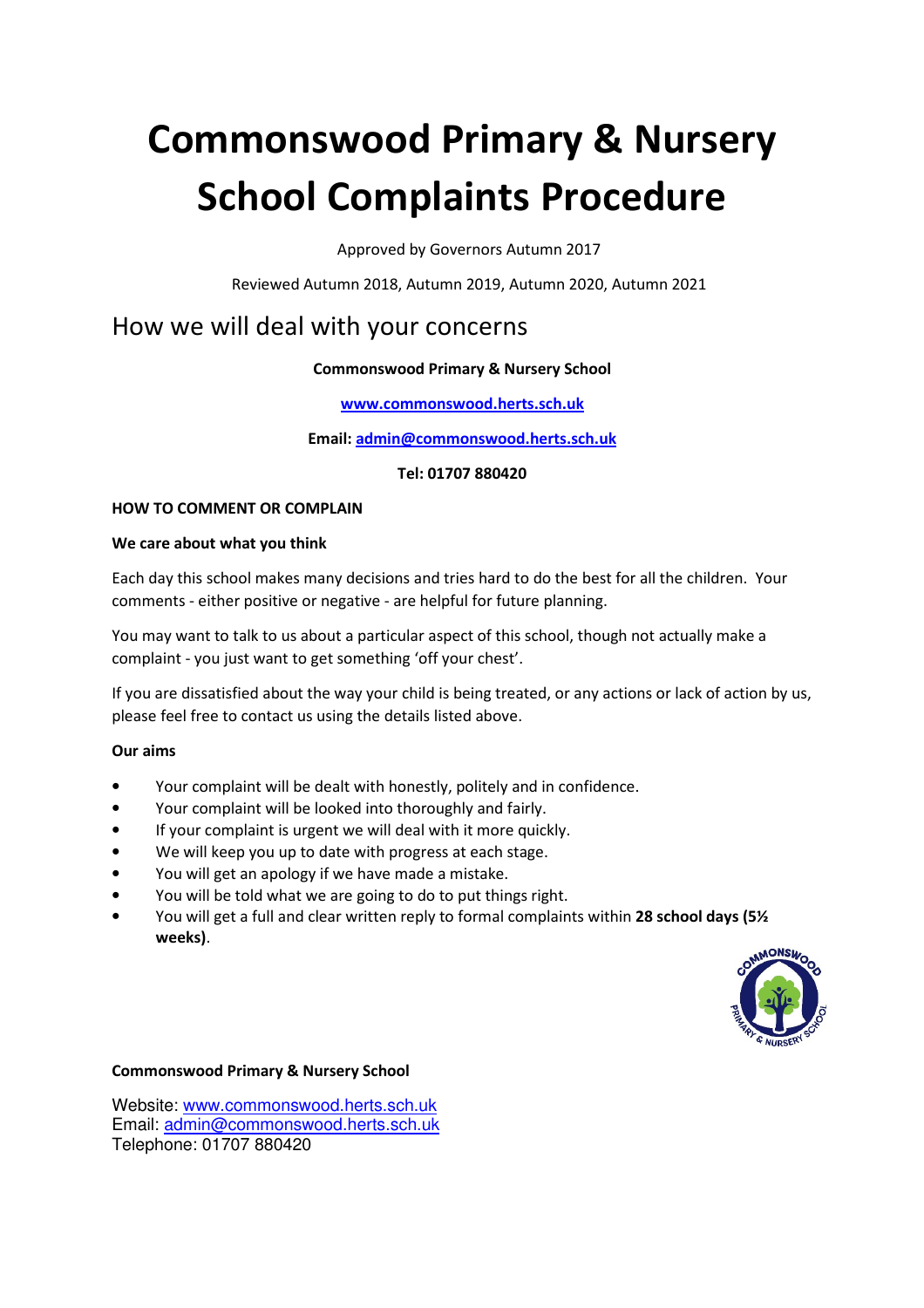#### **How to make a complaint**

#### **In the first instance – informal stage**

If you have a concern about anything we do, or if you wish to make a complaint, you can do this in writing (by letter or email), to enable us to fully understand your complaint. Please address this to the Headteacher who will arrange for you to meet with the member of staff in question. We hope that most complaints can be settled quickly and informally, either by putting matters right or by giving you an explanation. If there is something you are not happy about, or you don't understand why we are doing something in a particular way, please come in and discuss it with the class teacher or another appropriate member of staff, such as the Special Educational Needs Co-ordinator (SENCo) if it is about Special Needs.

The School is not able to consider a complaint about a child not on roll.

We know that it can feel uncomfortable to question or challenge decisions, but if you don't tell us what is worrying you we cannot explain what we are doing or try to put it right. If the member of staff you speak to in the first instance is unable to attempt to resolve the matter, you should make an appointment with the Headteacher or a member of the Senior Leadership Team within 10 school days. You should be able to sort out your worries but sometimes this is not possible. In this case there is a next step.

If you feel that your concern has not been addressed, you should contact the Chair of Governors via the school administration department. A meeting will then be arranged with the Headteacher and Chair of Governors with the aim of addressing your concern.

#### **First - formal stage**

**Request a meeting with the Headteacher** who will investigate your complaint and aim to inform you of the outcome **within 10 school days (2 weeks)**.

If your first contact is with individual Governors, they will advise you to take up your concerns with the appropriate member of staff or Headteacher. A Governor should not be made aware of a potential complaint as they may be required to sit on a Panel in the event of a formal hearing (Stage Two) and should be impartial.

If your complaint is about the Headteacher, you should **write to the Chair of Governors**. If your child has a Statement of Special Educational Needs (SEN) or an Education, Health and Care Plan (EHCP) you might find it helpful to talk to our Special Educational Needs Co-ordinator (SENCo) or your child's named Special Needs Officer at the Local Authority. The SEND Information Advice and Support Service (SENDIASS – formerly Parent Partnership) may also be able to help you.

It is not possible to progress a complaint to Stage 2 until a meeting with the Headteacher (or Chair of Governors and Headteacher in the case of a complaint about the Headteacher) has taken place. Experience shows that most concerns can be resolved through face to face discussion. In exceptional cases, where both parties agree that a formal Stage 1 meeting is unlikely to resolve the concern, it will be possible to progress to Stage 2 without a Stage 1 meeting if both parties agree this in writing.

Letters to the Chair of Governors should be handed in/sent into the school office marked 'Private & Confidential'.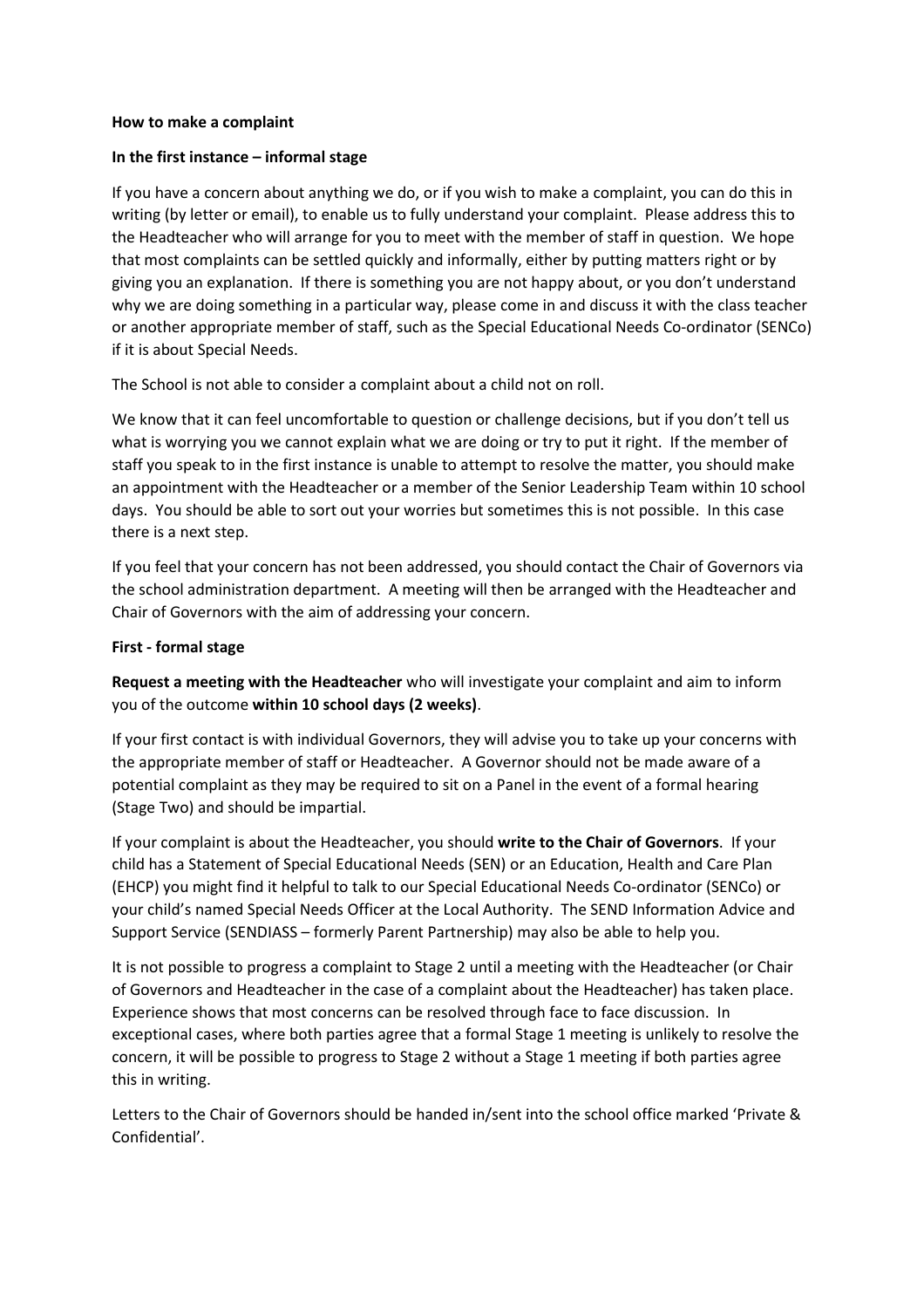#### **Second - formal stage**

If you remain dissatisfied following Stage 1 and wish to take your complaint further, a meeting with the Chair of Governors or other appropriate Governor will be arranged. If, after this meeting, the issue remains unresolved, you will be asked to complete Appendix A which should be sent/ addressed to the Chair of Governors. Here you should:

- Make it clear why you are complaining.
- Say who you have spoken to already.
- Explain what you want to happen as a result of your complaint.

The Chair of Governors will arrange for your complaint to be considered and investigated under the arrangements approved by the Governing Body. This is likely to involve a Panel of Governors. If the Chair of Governors or another Governor has been involved in discussions to help settle the disagreement at Stage 1, s/he should arrange for another Governor to take charge of the investigation. The Governor in charge of investigating the complaint may ask to meet you to discuss your concerns.

You should make sure that the Governors' Complaint Panel is provided with any written information or evidence you intend to use in a formal hearing. You may bring a friend, representative or interpreter to any meeting if you wish. The Chair of the Panel may invite any person who may help establish the facts of the complaint. The Chair should tell you who this person is before the meeting. If any member of staff is required by the Governing Body to attend a meeting they will have the opportunity to be accompanied or represented as they wish. A member of staff named in a complaint may also choose to attend a meeting, even if not required to do so by the Governors. They may be represented. If this happens, we will inform you in advance.

When the Panel has fully investigated your complaint, the Chair of the Panel or the Governor in charge of the investigation will write to you to tell you the findings. These findings will be reported to the Governing Body. The Chair of Governors will then write to you confirming the outcome of your complaint and any agreed actions to be taken. Our Governing Body will aim to deal with your complaint **within 28 school days (5½ weeks)**.

#### **Further recourse**

Most complaints are resolved by this process. Should your complaint not be resolved, your further options are as follows:

• You may complain to the Diocese (If the school is a Church of England or Catholic school – delete as appropriate)

# *For Roman Catholic schools:*

The Director of the Education Service*,* Diocese of Westminster*,* Vaughan House, 46 Francis Street*,*  London, SW1P 1QN. Email: education@rcdow.org.uk, Website: www.rcdow.org.uk. Telephone: 020 7798 9005.

# *For Church of England schools:*

The Diocesan Director of Education*,* Diocesan Office, Holywell Lodge, 41 Holywell Hill, St Albans, AL1 1HE. Email: schools@stalbans.anglican.org, Website: www.stalbans.anglican.org. Telephone: 01727 818170.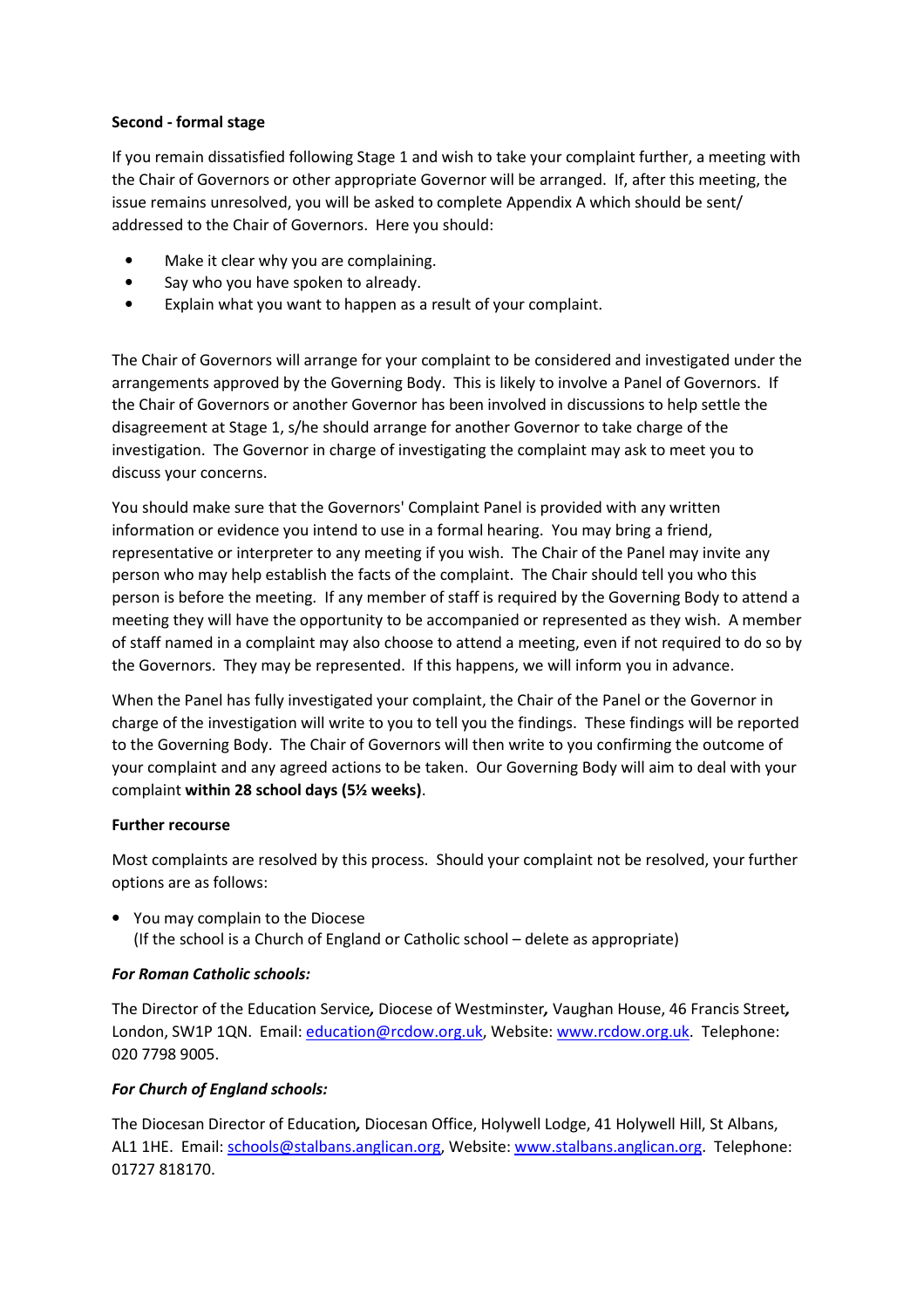• You can complain to the Secretary of State at the Department for Education:

The Secretary of State Department for Education Sanctuary Buildings Great Smith Street London SW1P 3BT Website: www.education.gov.uk Telephone: 0370 000 2288

In the case of complaints about **Special Educational Needs provision**, you may complain further to the Local Authority. This should be done by writing to the Children's Services Complaints Manager.

It should be noted however that if you wish to pursue this route, you must do so within **20 working days (4 weeks)** of receiving the written outcome of the hearing into your complaint. After **20 working days (4 weeks)**, neither the school nor the Local Authority is under any obligation to investigate or progress your complaint any further.

| <b>Useful contacts</b>                 |                                        |  |  |  |
|----------------------------------------|----------------------------------------|--|--|--|
| <b>Advisory Centre for Education</b>   | <b>POHWER</b>                          |  |  |  |
| <b>Education Advice &amp; Training</b> | <b>Hertlands House</b>                 |  |  |  |
| 72 Durnsford Road                      | <b>Primett Road</b>                    |  |  |  |
| London                                 | Stevenage                              |  |  |  |
| <b>N11 2EJ</b>                         | SG1 3EE                                |  |  |  |
| Web: www.ace-ed.org.uk                 | Web: www.pohwer.net                    |  |  |  |
| Phone: 0300 0115 142                   | Phone: 0300 456 2370                   |  |  |  |
|                                        |                                        |  |  |  |
| <b>Children's Legal Centre</b>         |                                        |  |  |  |
|                                        | <b>National Youth Advocacy Service</b> |  |  |  |
| Riverside Office Centre                | (NYAS)                                 |  |  |  |
| Century House North                    | <b>Egerton House</b>                   |  |  |  |
| <b>North Station Road</b>              | <b>Tower Road</b>                      |  |  |  |
| Colchester                             | <b>Birkenhead</b>                      |  |  |  |
| <b>Essex</b>                           | Wirral                                 |  |  |  |
| <b>CO1 1RE</b>                         | <b>CH41 1FN</b>                        |  |  |  |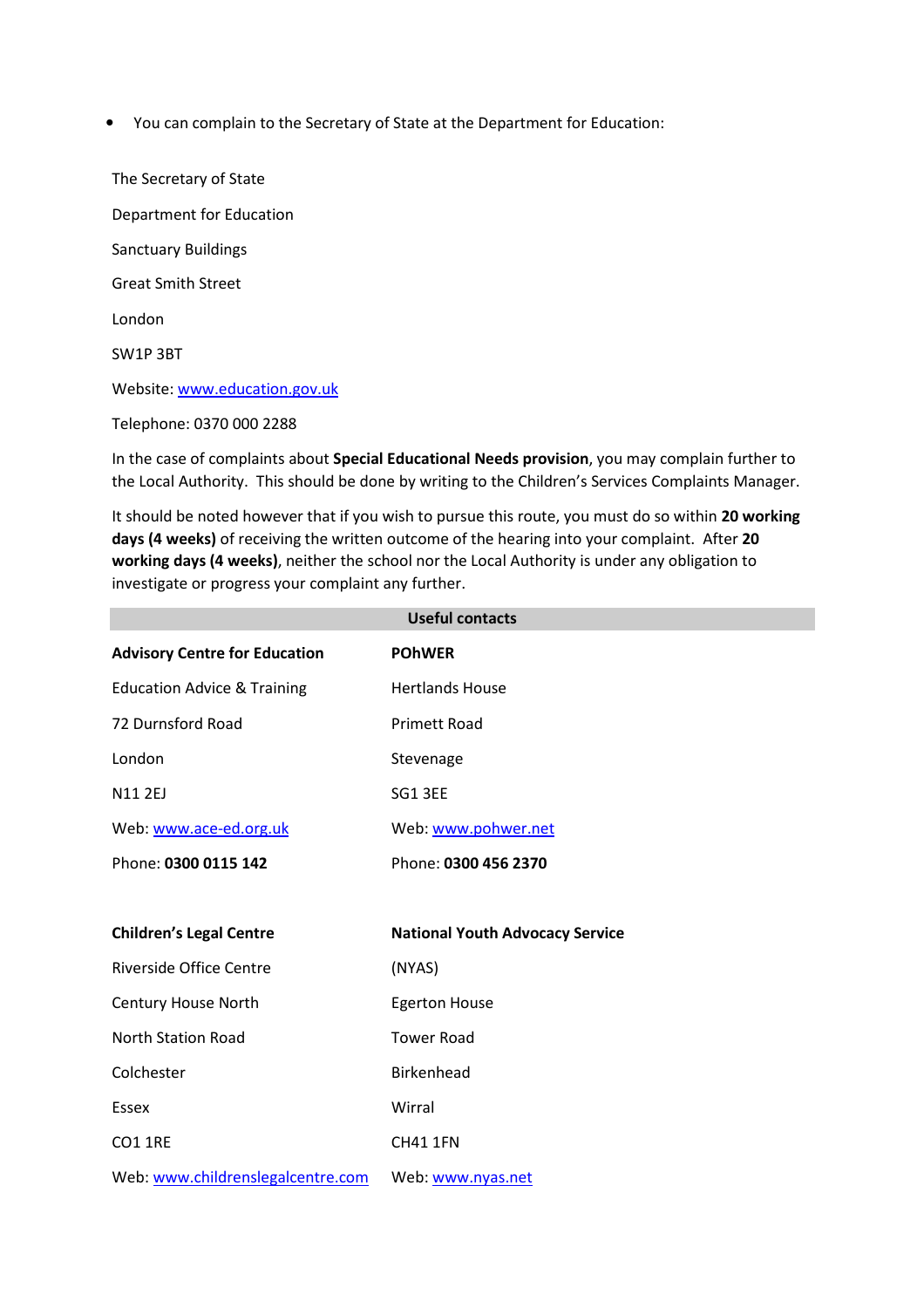**SENDIASS** (Special Educational Needs & Disability Information Advice Support Service – formerly Parent Partnership)

Registry Office Block CHR102 County Hall Hertford SG13 8DF Web: www.hertsdirect.org/parentpartnership Email: parent.partnership@hertfordshire.gov.uk Phone: **01992 555847** 

**Family Lives** 

**(Formerly Parentline Plus)** 

15-17 The Broadway

Hatfield

Hertfordshire

AL9 5HZ

Web: www.familylives.org.uk

Phone: **0808 800 2222**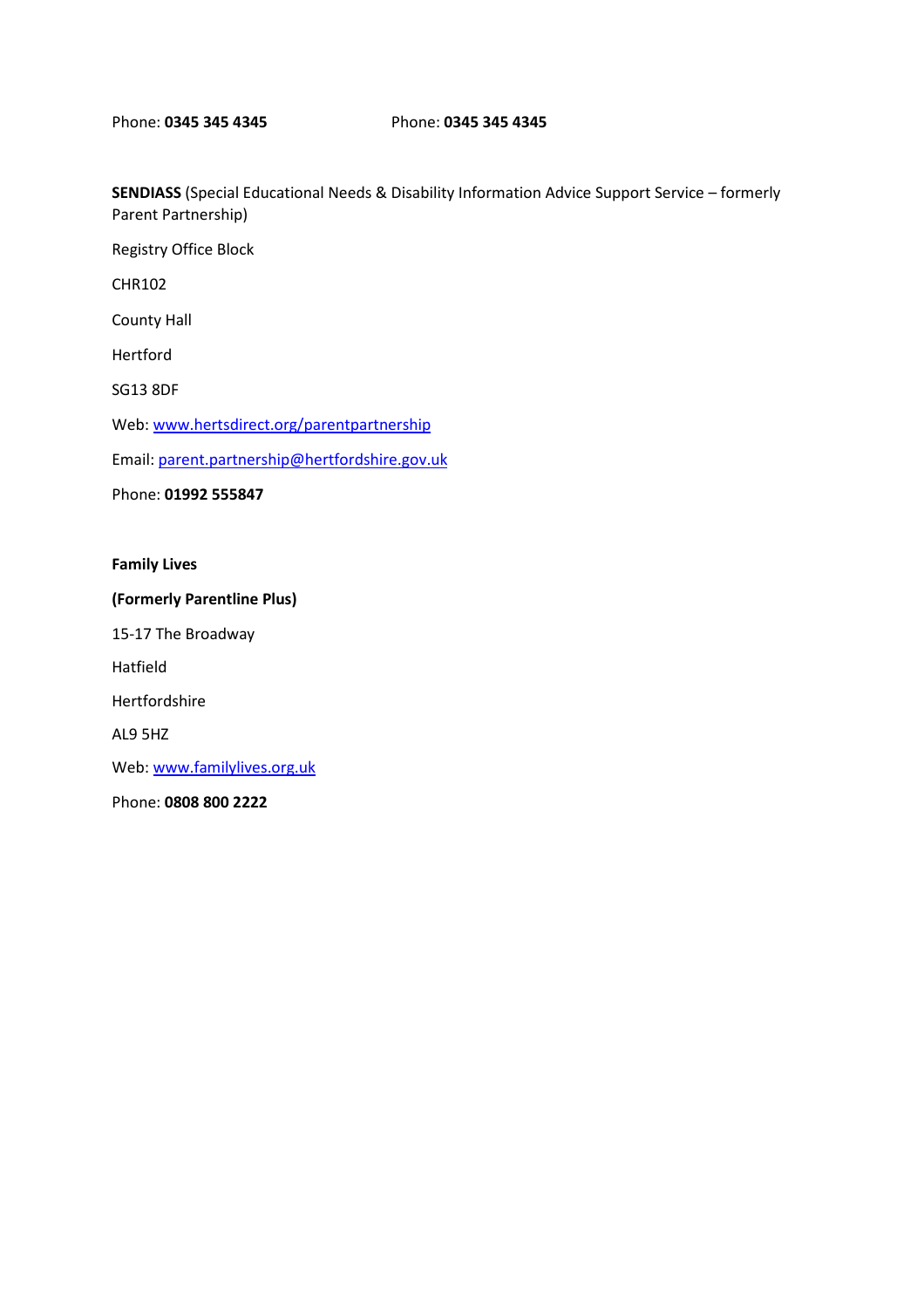#### **Dealing with Complaints**



School days are term time only, whilst working days are weekdays throughout the year.